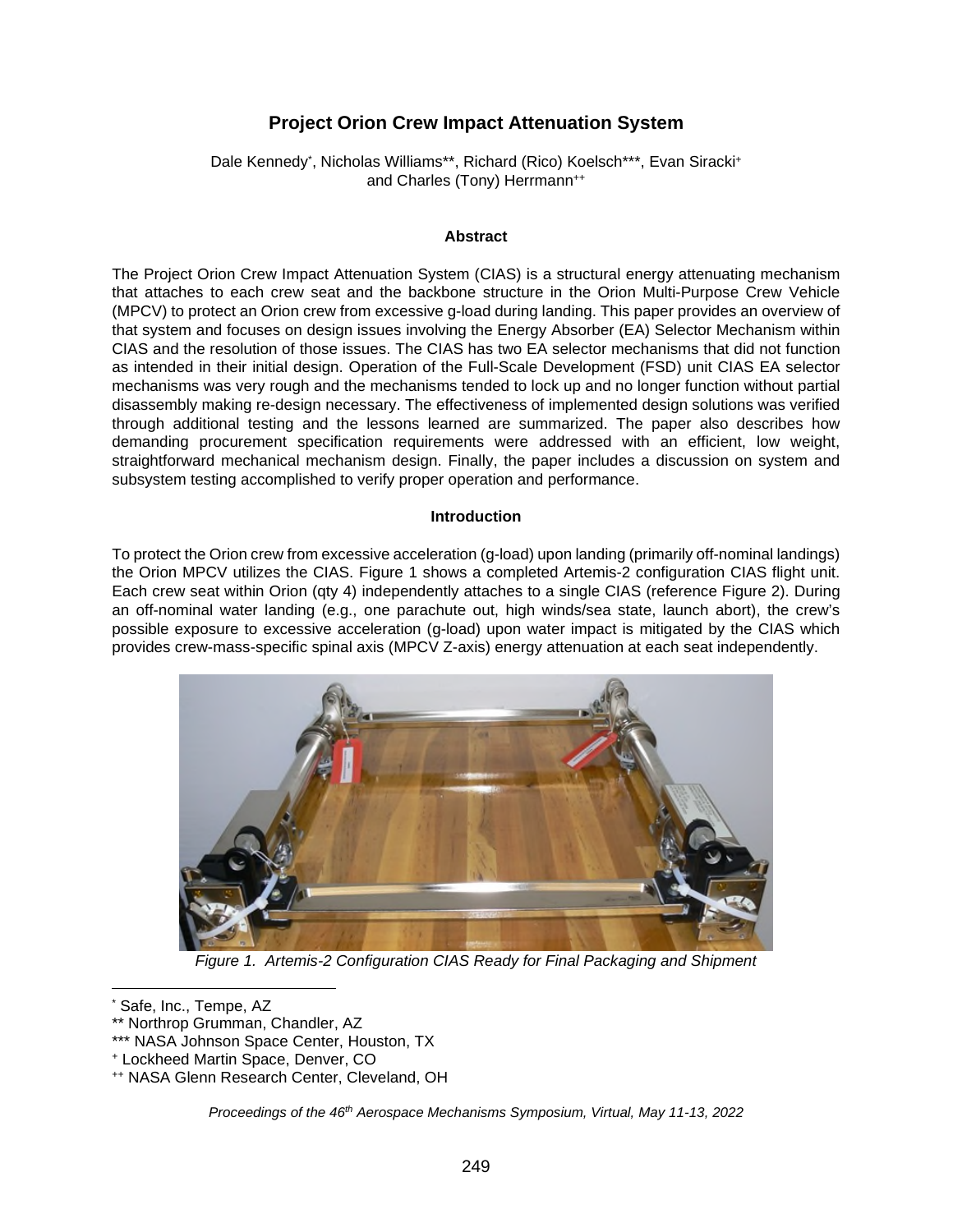

*Figure 2. CIAS Attached to MPVC Backbone Structure and Crew Seats Attached to CIAS* 

# **CIAS Background**

When the landing impact energy exceeds the selected stroking loads for a given crew seat-occupant mass combination, the CIAS limits the load in the Z-axis by stroking along guide rails using controlled material deformation of engaged energy absorber (EA) tubes. CIAS incorporates Safe, Inc.'s Selectable Profile EA technology (U.S. Patent No. 10,543,798) which includes manual EA selector mechanisms to select (i.e., tune) the appropriate amount of energy attenuation based on the total stroking mass. The total stroking mass consists of the crew seat mass, seat occupant mass, and the mass of the stroking portion of CIAS.

Like any aerospace mechanism, size, weight, and power are critical design drivers. In addition to being limited in size and weight, CIAS was required to provide equivalent load attenuation regardless of crew member mass and allow the Orion crew to change seat positions prior to reentry (if necessary) thus requiring the system to be tunable. This was accomplished by two primary means. The first was the performance-driven design of the EA tubes and the second was the ability to mechanically select, on the ground or in flight, various combinations of EA tubes to be engaged/active. This is referred to as tuning the system for a given total stroking mass.

The CIAS design incorporates a total of six crushable EA tubes, three EA tubes on each side of the CIAS. Locating three EA tubes on each side of the CIAS helps to minimize the imbalance of force potentially being applied to the CIAS and seat by the EAs, side to side. The EA force exerted on the seat does not need to be precisely balanced, as the guide rail linear bearings are designed to guide the seat's stroke with significant imbalance; however, good engineering practice suggests minimizing the imbalance to the extent possible without over-complicating the system.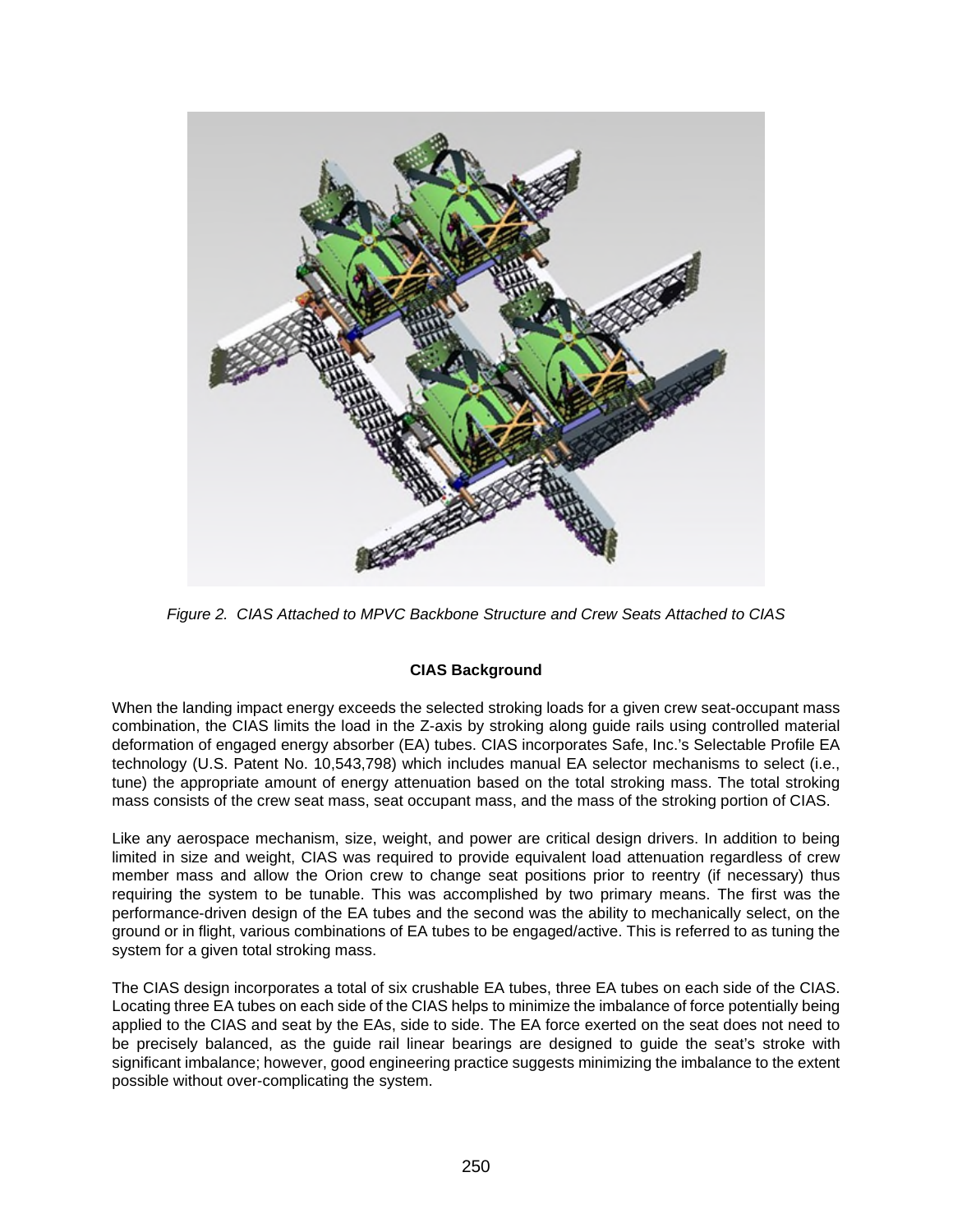In a landing where the load exceeds the stroking load threshold (typically off-nominal), the EA tubes are deformed (i.e., crushed) by rollers as the seat strokes. The selected EA tubes are engaged by use of the EA selector mechanisms atop each guide rail that are unlocked and rotated to the appropriate setting for the seat occupant. During an impact, the engaged tubes are drawn through precisely placed rollers, deforming the EA tubes in a controlled manner to produce the force profiles necessary to decelerate the occupant at the desired load. Each EA tube is sized to produce a specific load-stroke result that, when added to another engaged EA tube, provides the required composite energy attenuation profile for that occupant's weight range.

This is accomplished by selecting various combinations of EA tubes, appropriate for the entire stroking mass (i.e., seat system, occupant, suit, stroking portion of CIAS), to be engaged (i.e., actively deform) during a high load impact. The guide rails and linear bearings are designed to control the seat motion along the Z-axis and to allow for an adequate amount of off-axis loading. The CIAS is designed to stop stroking within a short distance (reference Figure 3) and can accommodate substantial off-axis, asymmetric loading throughout the stroking.



*Figure 3. a) Unstroked CIAS and b) Fully Stroked CIAS* 

CIAS is designed to protect the seated crew occupants by limiting the crew seat accelerations to achieve acceptable Dynamic Response (DR) values for the worst cases of landing impulses (acceleration versus time) most likely to result from off-nominal landing scenarios/cases studied. The requirement is for CIAS to protect seat occupants to the low (deconditioned) DR limits (Reference Table M2.2-2 in [1]) primarily for the Z-axis (i.e., DRz) as that is the direction of travel for CIAS.

# **CIAS Design**

Figure 4 illustrates the primary components of CIAS. Two guide rails control and direct the stroking portion of CIAS. The CIAS components that interface with the spacecraft (i.e., female guide rail supports) bolt to the backbone structure of the crew vehicle. There are four (two upper and two lower) female guide rail supports to which the guide rails are joined thus securing the CIAS into position in the crew vehicle. Two EA selector mechanisms are joined to the top of each guide rail and these mechanisms enable ground and in-flight operations crews to "tune" the CIAS for a specific weight seat and suited seat occupant combination for optimal stroking load should the need arise. The EA tubes are positioned behind the bilateral protective covers that join to the upper seat interface adapters as can be noted by close inspection of the sectioned left-hand side (LHS). The stroking portion of CIAS includes the upper and lower seat interface adapters, lateral braces, EA rollers and axles, protective covers, disengaged EA tubes, and bearings all shown in Figure 4. The EA selector mechanism design will be discussed in more detail.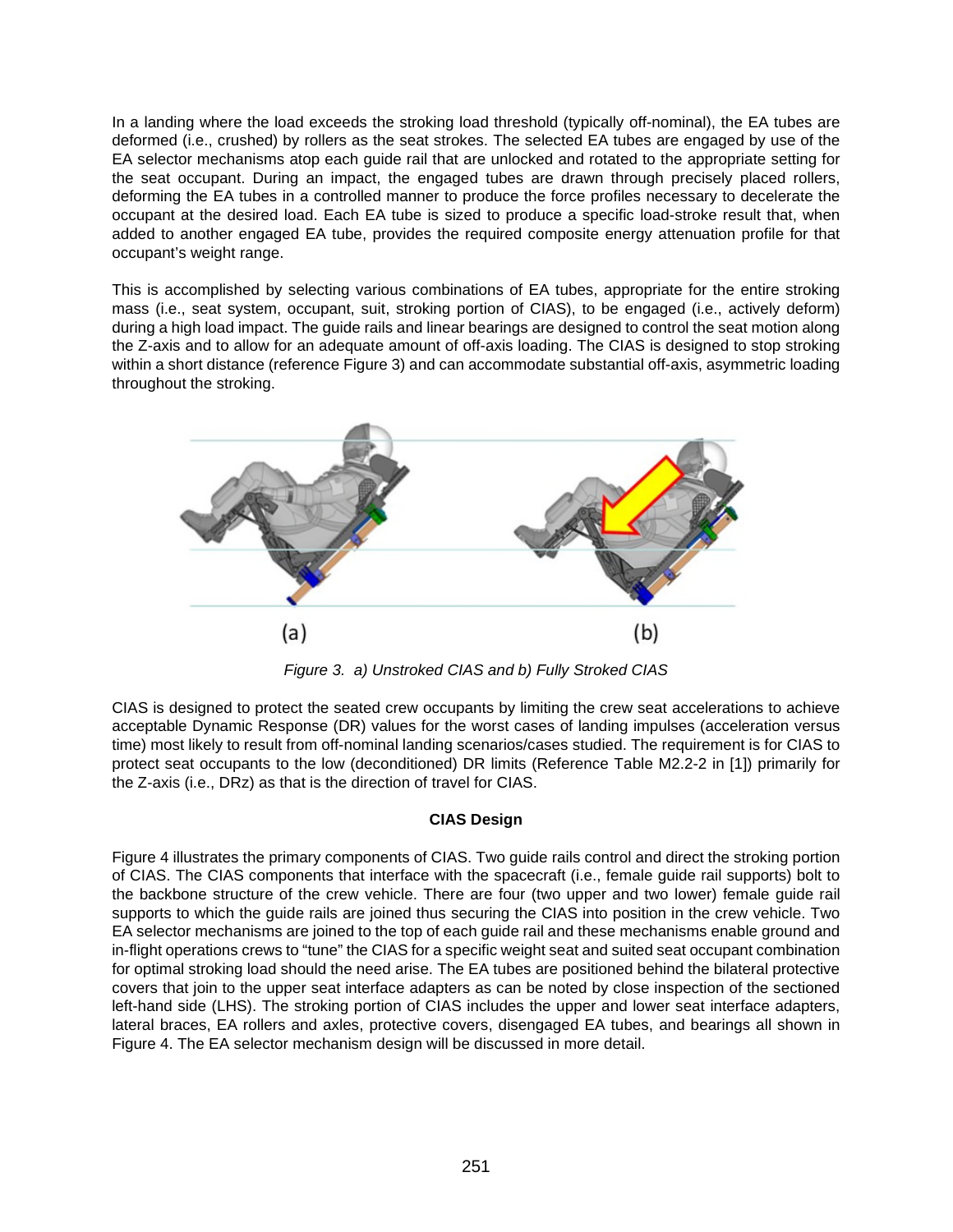

*Figure 4. CIAS Primary Components* 

The center EA tube on each side is always engaged for each CIAS unit and these EA tubes are referred to as "fixed" EA tubes. The other two EA tubes on each side of the fixed EA tube (on each side of the CIAS – left hand side (LHS) and denoted "left" in Table 1 and right-hand side (RHS) and denoted "right" in Table 1 all with respect to the seated occupant) are referred to as "selectable" EA tubes that are selectively engaged via the EA selector mechanisms. The various combinations of these "outer" and "inner" selectable EA tubes along with the fixed EA tubes provide the appropriate energy attenuation for eight different stroking mass ranges (reference Table 1) that are subsets of the overall stroking mass range that must be accommodated by CIAS. Note the increasing number of tubes selected as the stroking mass range increases. This is necessary to adequately attenuate the higher loads associated with the greater stroking masses. This can also be noted in Figure 5 which provides a notional reference for the load versus stroke profile of the various EA tubes as the actual y-axis load and x-axis stroke distance data are redacted to protect intellectual property. Figure 6 illustrates the composite load versus stroke profile for each of the eight profiles (stroking mass ranges) noted in Table 1. Note that the composite profiles are all increasing in load per unit of stroke as stroking mass increases.

Careful inspection of Table 1 shows more EA tubes engaged on one side of CIAS as opposed to the other in several instances. Also, the load-stroke profiles of the EA tubes vary. Thus, the aforementioned significant asymmetric loading that can occur from one side of CIAS to the other must be accommodated in the structural design. In addition to the structural design strength of CIAS, the design also incorporates specially configured linear bearings in the upper and lower seat interface adapters that provide the necessary bearing support throughout the range of asymmetric load.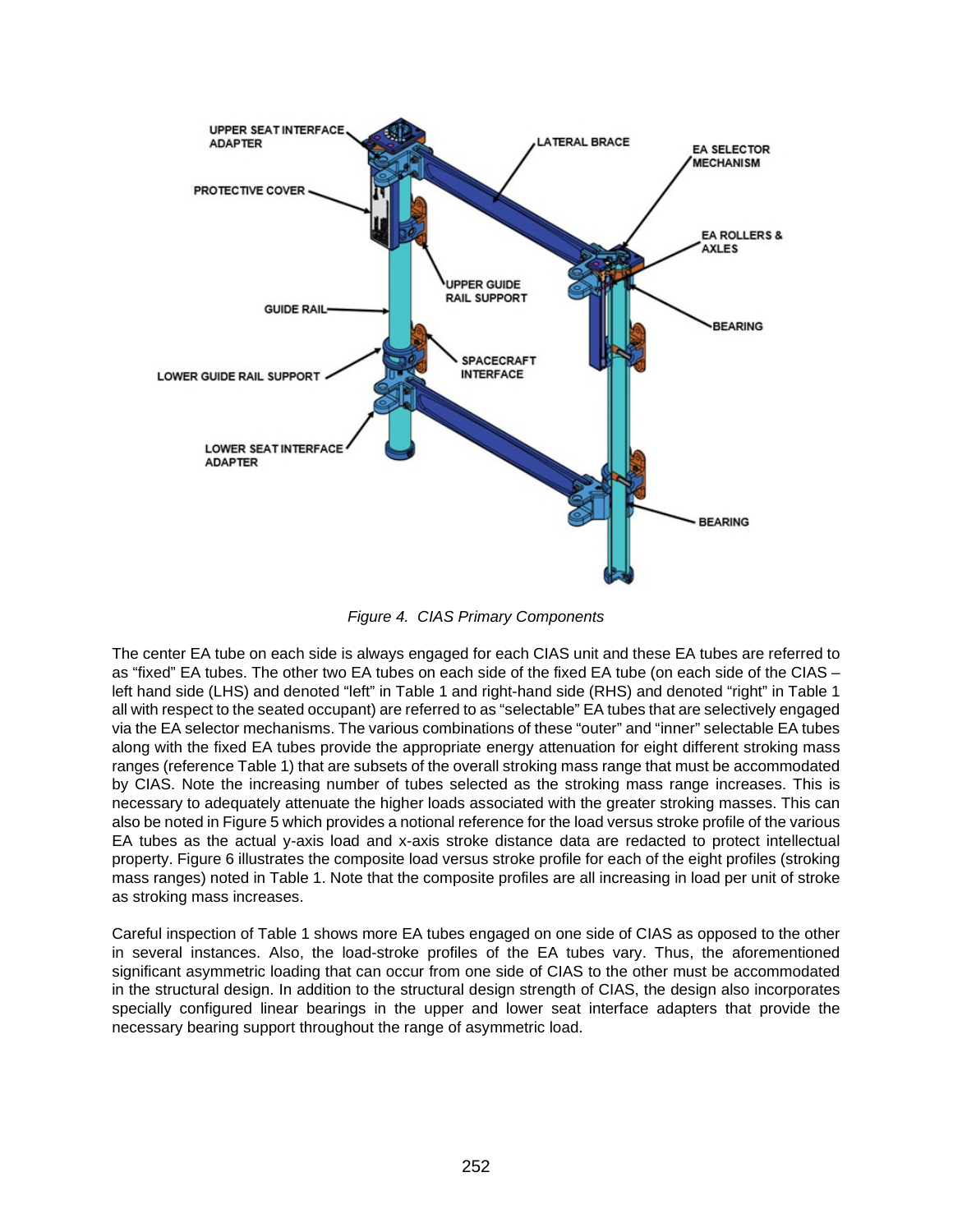*Table 1. Eight Stroking Mass Range Profiles with Corresponding EA Selector Lever Settings and EA Tube Engagements (Note: "Left" refers to the seated occupant's left shoulder and "Right" refers to the seated occupant's right shoulder.)* 

| <b>Profile</b> | <b>Stroking</b>           | <b>Left Selector</b> | <b>Right</b><br><b>Selector</b><br><b>Setting</b> | <b>Tubes Selected</b> |           |              |                |    |           |
|----------------|---------------------------|----------------------|---------------------------------------------------|-----------------------|-----------|--------------|----------------|----|-----------|
|                | <b>Mass Range</b><br>(Ib) | <b>Setting</b>       |                                                   | LF                    | <b>RF</b> | $\mathsf{L}$ | R <sub>l</sub> | LO | <b>RO</b> |
| 1              | $204 - 223$               | 7                    | 1                                                 | X                     | X         | X            |                |    |           |
| $\overline{2}$ | $224 - 240$               | 8                    | $\overline{2}$                                    | X                     | X         |              | X              |    |           |
| 3              | $241 - 262$               | 8                    | 4                                                 | X                     | X         |              |                |    | X         |
| $\overline{4}$ | $263 - 288$               | 7                    | $\overline{2}$                                    | X                     | X         | X            | X              |    |           |
| 5              | $289 - 310$               | 7                    | 4                                                 | X                     | X         | X            |                |    | X         |
| 6              | $311 - 340$               | 5                    | $\overline{4}$                                    | X                     | X         |              |                | X  | X         |
| 7              | $341 - 365$               | 6                    | $\overline{2}$                                    | X                     | X         | X            | X              | X  |           |
| 8              | $366 - 402$               | 5                    | 3                                                 | X                     | X         |              | X              | X  | X         |

 $1, 8 =$  Neither

 $3, 6 =$  Both

 $2, 7 =$  Inner

 $4, 5 =$  Outer

| $LF = Left Fixed$  |
|--------------------|
| $RF = Right Fixed$ |
| $LI = Left Inner$  |

 $RI = Right Inner$  $LO = Left Outer$  $RO = Right Outer$ 



*Figure 5. EA tube Load vs. Stroke Profiles Designed to Provide Adequate Range of Protection*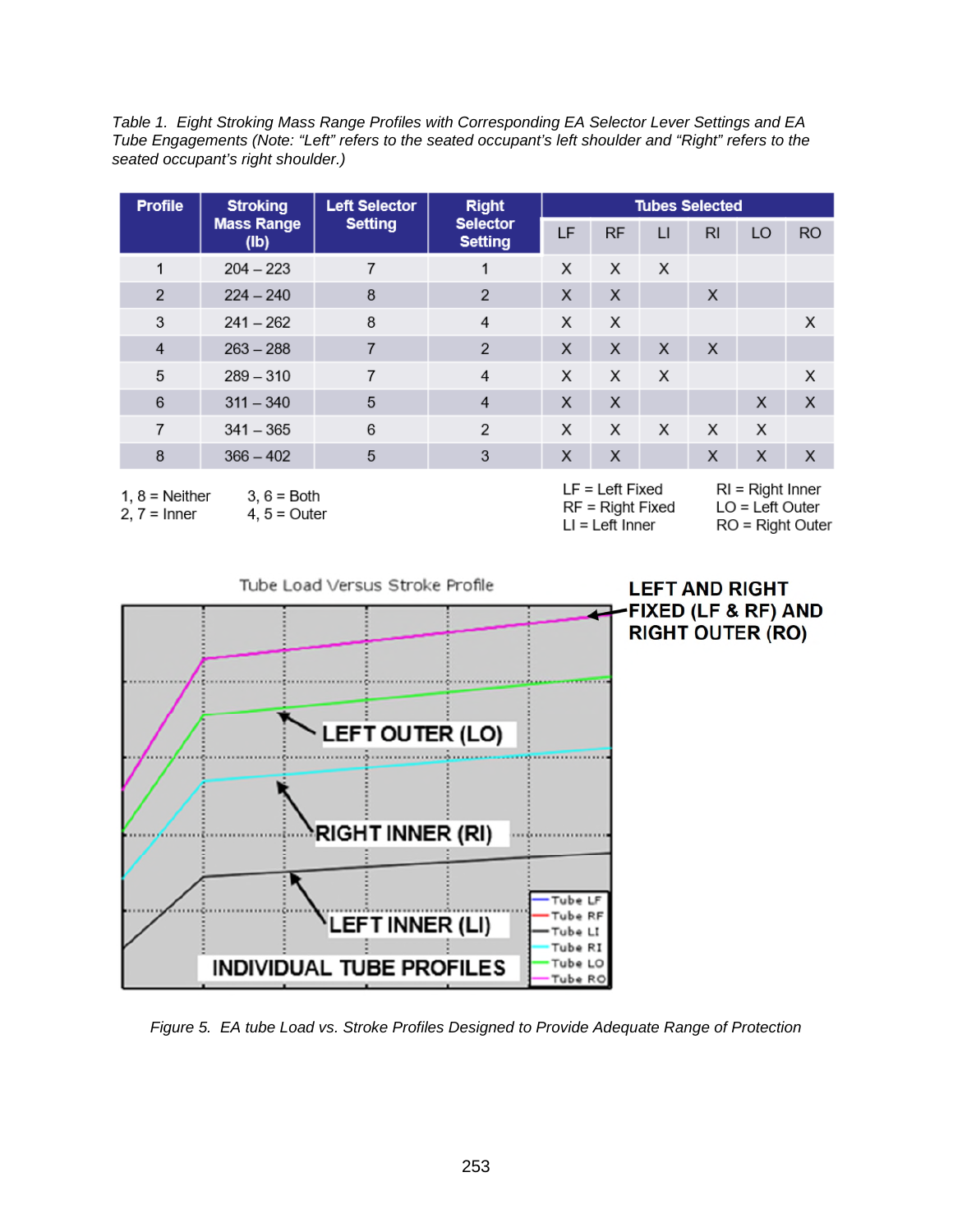

*Figure 6. Escalating Load vs. Stroke Profiles for the Eight Selectable Ranges Shown in Table 1* 

Figure 7 illustrates the improvement in DRz (i.e., DR in the Z-axis) obtained using CIAS to attenuate high landing loads. The reduction in DRz is substantial for the more severe landing cases analyzed.



*Figure 7. Reduction in DRz for Unattenuated and Attenuated Stroking Masses at Each Range Endpoint for Various Landing Cases* 

## **EA Selector Mechanism Design**

In order to utilize the composite load stroke profiles and provide tuning capability for all crew member masses, a mechanism was designed to enable selection of EA tube combination in order to provide tunability. The EA selector mechanisms sit atop each guide rail and a close-up photograph of a fully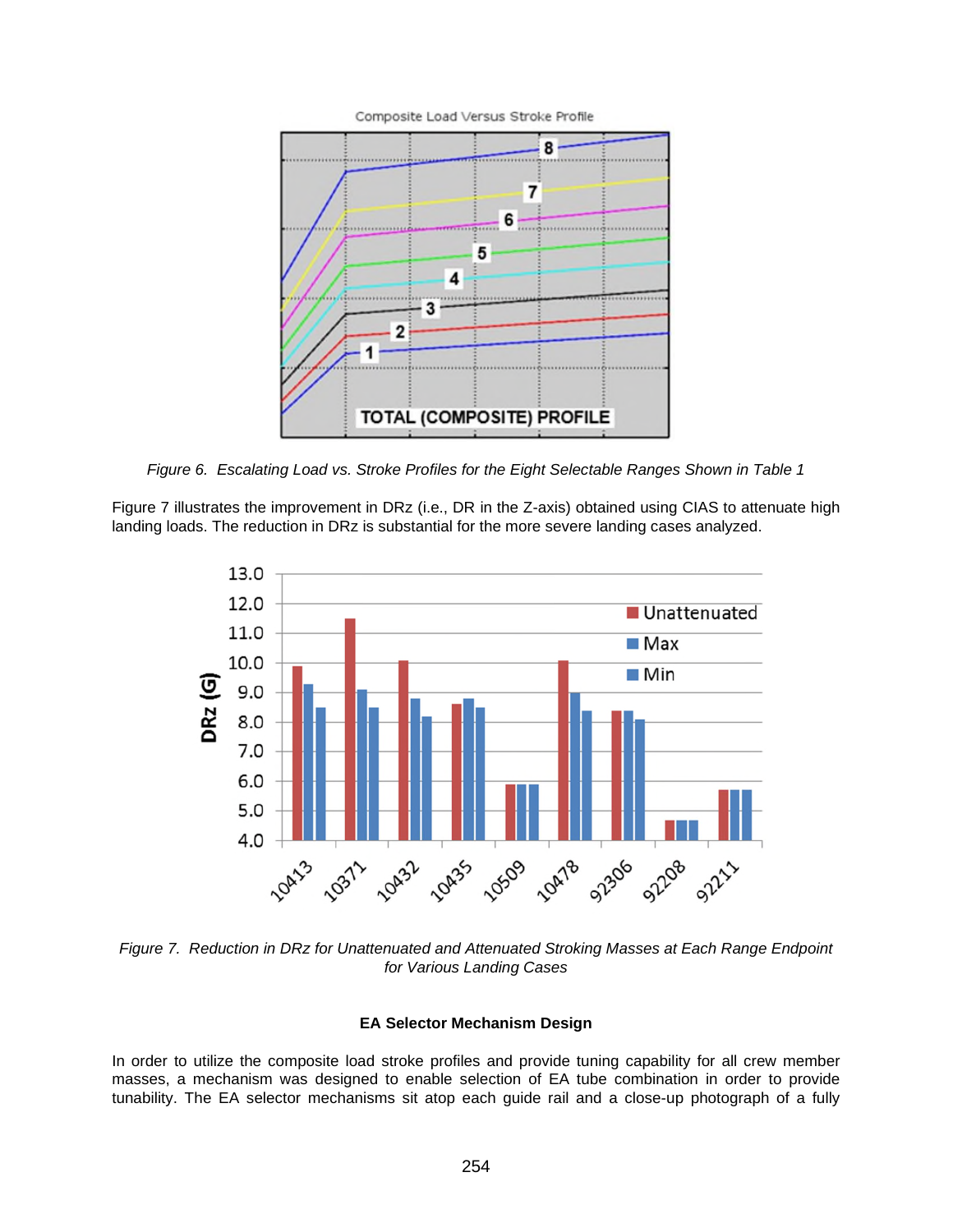assembled RHS EA selector mechanism is shown in Figure 8. The two EA selector mechanisms each have four selectable positions. One position does not engage either selectable EA tube, a second position engages only the inner EA tube, a third position engages only the outer EA tube, and a fourth position engages both the inner and outer EA tubes. The EA selector mechanism makes use of engaging (selector) "keys" that either engage a selectable EA or disengage it based on the selector lever's numerically identified position. Table 1 shows the profile selection for eight total stroking mass ranges. It also indicates which EA tubes are engaged for each profile selection. Figure 6 illustrates the increasing load versus stroke capability of the CIAS as increasing numbers of EA tubes are engaged for the total stroking mass range accommodated in the design. Each independent EA selector mechanism includes a two-step manual lock/unlock lever (referred to as a ¼ Turn Lock Pin Assembly). To change a selection (i.e., tailor the loadstroke profile differently – to reset for a different stroking mass), the EA selector must first be unlocked by pushing in on the ¼ turn lock pin assembly compressing the contained spring and then rotating it 90 deg. This disengages the locking pin assembly from the position locating plate (not visible in Figure 8) enabling reselection by manually rotating the lever assembly to a new selection position. After the intended EA engagement selection is made, the unlocking process is reversed to re-lock the EA selector. This locking mechanism is designed to preclude inadvertent, performance degrading EA selection changes. Too high a load selection and too low a load selection are both detrimental to the safety of the seated occupant. The proper EA tube engagement can be visually verified via the EA tube engagement key view ports provided in the EA selector mechanism cover assembly.

Interior EA selector mechanism components also include a dual path cam, the EA engagement keys, and spring plunger assemblies. The dual path cam extends and retracts the EA tube engagement keys to engage/disengage the selectable EA tubes in the inner and outer positions. The spring plunger assemblies provide tactile feedback when each EA selection option position is reached. Then, re-locking the EA selector using the ¼ turn lock pin assembly further confirms the EA selection for the indicated selection number is complete.



Lever Assembly

*Figure 8. CIAS RHS EA Selector Mechanism Assembly* 

# **EA Selector Mechanism Design Evolution**

The initial FSD design of the EA selector mechanism did not function as intended. When the FSD test article was initially fabricated and assembled, the EA selector mechanisms jammed when operated and, in some EA selection positions, they tended to lock up. Upon further inspection of the FSD EA selector mechanisms,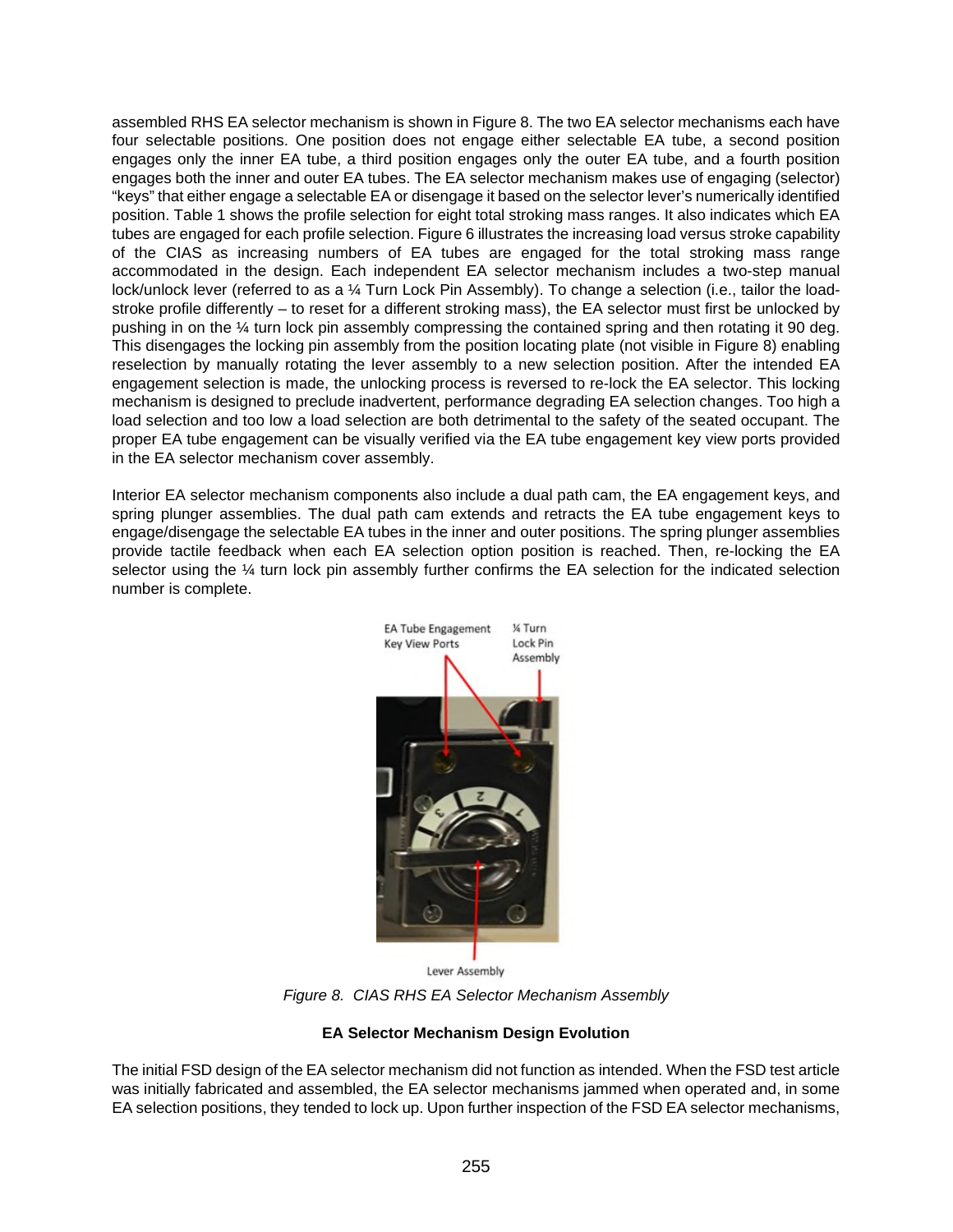it was determined that the original single path cam that was designed to drive both keys simultaneously had poor transition angles at some points along the cam path. The EA engagement keys are pinned to the cams and the pins, that move in the cam path, would bind at these poor transition angles. This is shown in Figure 9.



*Figure 9. CIAS EA Selector Mechanism Cam FSD Design (left) and Redesign (right)* 

It was also determined that the original EA engagement key design led to a propensity to jam when sliding in the EA selector housing pockets. The design provided minimal support to one side of each EA engagement key. The revised design altered both the EA selector housing pockets and the EA engagement keys themselves were redesigned to ensure equal support on both sides of the key. Figure 10 shows the EA selector mechanism EA engagement keys for the FSD design and for the redesigned mechanism. Each key in the redesigned mechanism now moves linearly within a corresponding full-walled pocket in the EA selector housing and each is moved in its own cam path with the dual path cam design. Additionally, EA selector mechanism components were coated with dry film lubricant to further reduce operating friction.



*Figure 10. CIAS EA Selector Mechanism EA Engagement Key FSD Design (left) and Redesign (right)* 

The redesigned EA selector mechanism was modeled for a kinematic analysis to determine the functionality of the design prior to fabrication of new components. The model converged on a reasonable torque versus time solution. It is interesting to note that when the initial FSD EA selector mechanism was subsequently modeled for a like kinematic analysis, the model would not converge indicating a problematic design from an operational perspective.

# **Life Test Results of EA Selection Mechanisms**

The EA selector mechanism functionality was life cycle tested during qualification testing to verify performance throughout intended functional life requirements. Each tuning mechanism (i.e., EA selector mechanism) of the qualification test article was fully cycled 200 times to demonstrate adequate service life. Proper EA tube engagement for each tuning mechanism selection was verified for each cycle.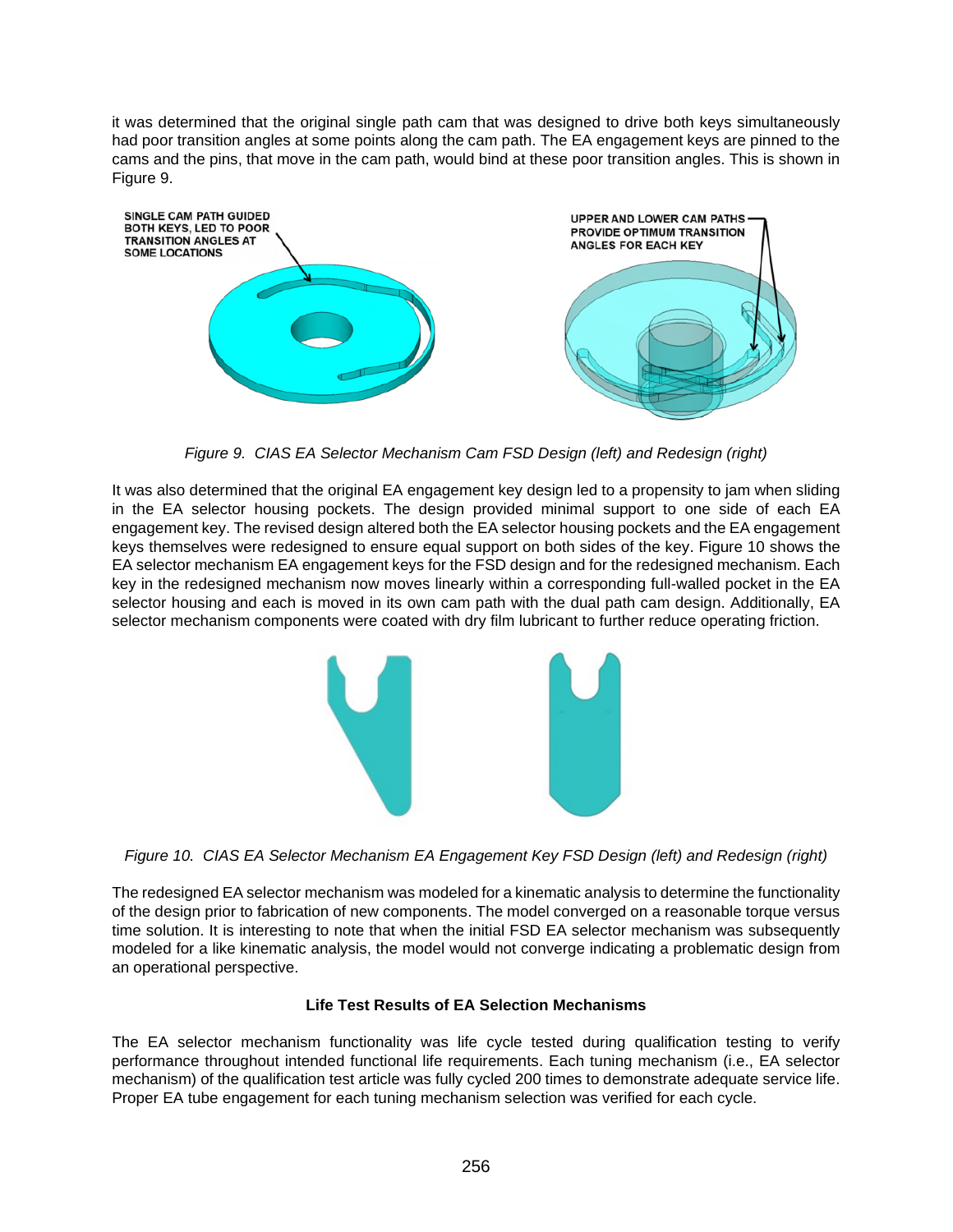The life test verified that the CIAS EA tuning mechanisms functioned normally over the total number of cycles expected to be put on the mechanism during assembly, test, and in operation with adequate margin. Operational parameters were measured throughout the test to provide quantitative data to assess acceptable and consistent EA selector mechanism operation.

Lock pin force was measured using a force gauge applied to the handle of the lock pin. A light rotationinducing force was applied to the lever as the force to compress the lock pin was measured. Lever assembly torque was measured with a dial type torque wrench and a purpose-built adapter to interface with the selector mechanism lever. Proper EA engagement key engagement of the applicable EA tube(s) for each EA selector mechanism position was visually verified for each change in selection. Reference Figure 11 for this process.



*Figure 11. Measuring RHS EA Selector Lock Pin Force (Left) and Selector Torque (Center) and Visually Verifying Proper Engagement of the EA Engagement Keys (Right)*

No binding, jamming, or damage was noted during testing nor was there any observed dry film lubricant debris. The maximum lock pin compression force was well below the limit for both the right and left EA selector mechanisms. The maximum lever torque was also well below the limit for both the right and left EA selector mechanisms. Data for the entire 200 cycles of life testing are plotted in Figures 12 and 13. Note that the vertical dashed lines in each graph represent the demarcation between the 15 wear-in/run-in cycles performed as part of acceptance testing and additional life cycle tests subsequently conducted as part of qualification testing. Figure 13 indicates that the RHS EA selector has slightly increasing selector torque until approximately 150 cycles. At approximately 150 cycles, the RHS EA selector torque stabilized and ran at a relatively steady state well below the limit. The higher noted selector torques are associated with the transition from position 3 to position 4 (indicated by a "+" overlay) and from position 1 to position 2 (indicated by a "×" overlay). Both of these transitions are associated with the most aggressive changes in the upper cam path within the applicable EA selector emphasizing the importance of designing in generous transition radii in cam paths.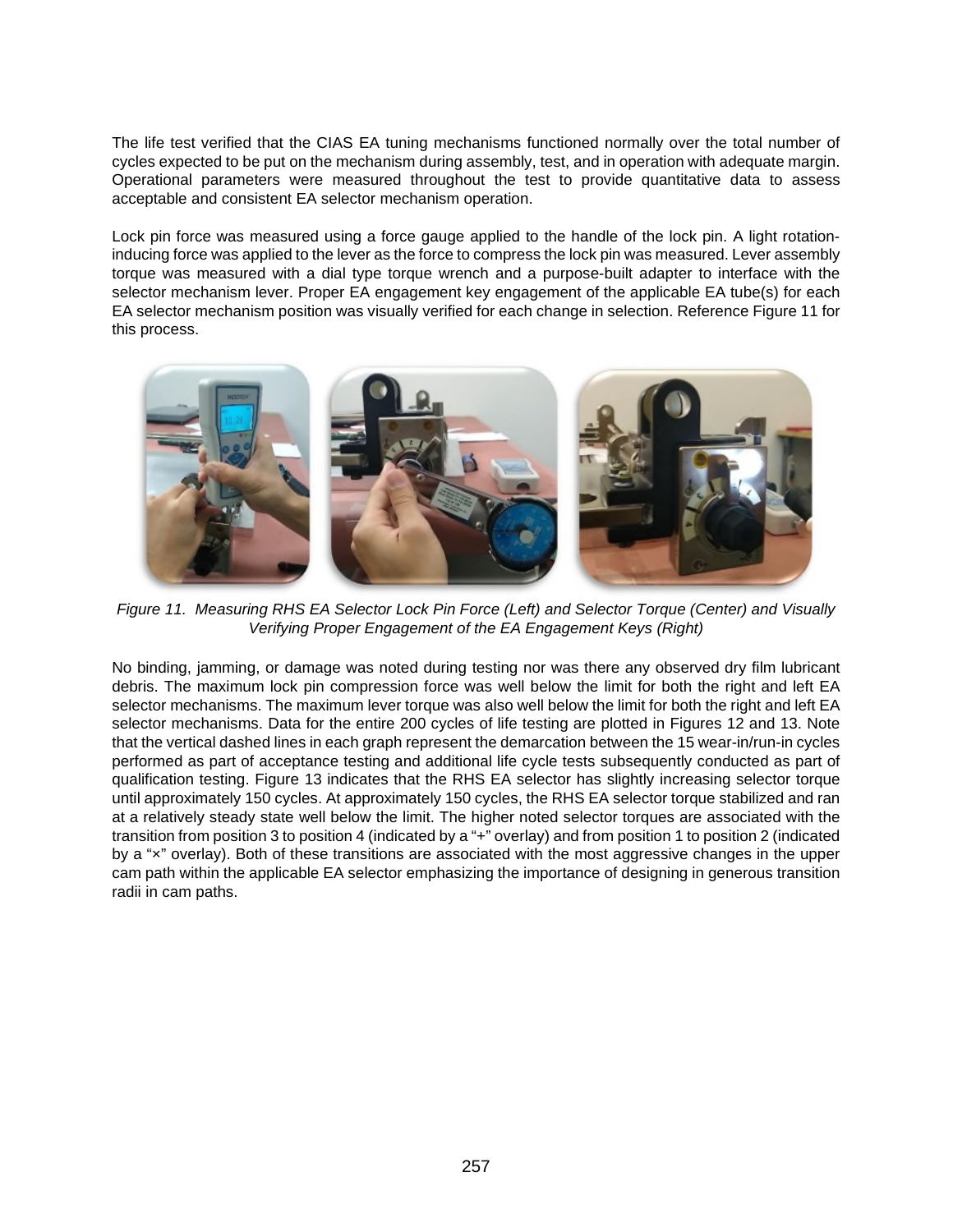

*Figure 12. Measured Lock Pin Force* 



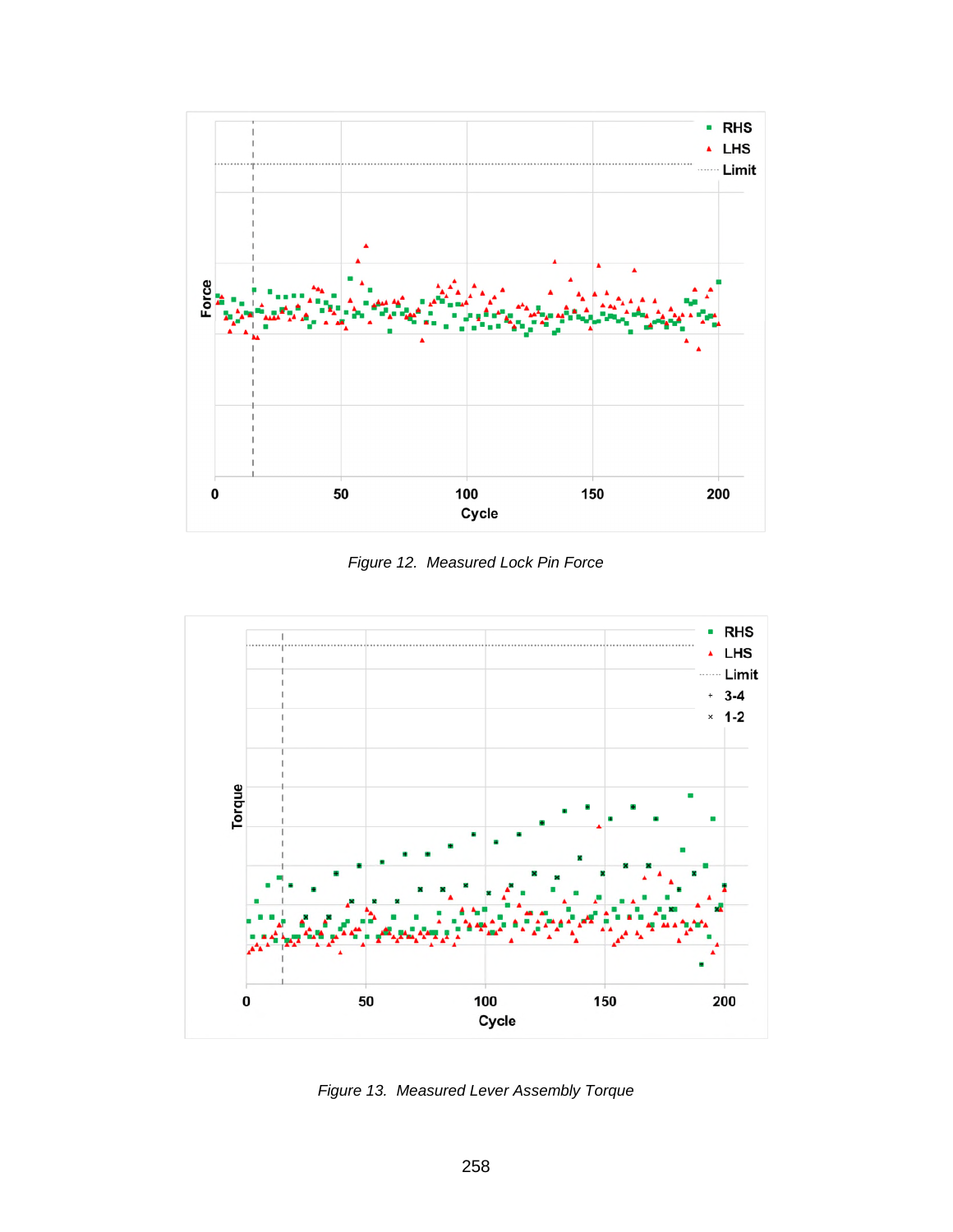The CIAS mechanism was dynamically tested in FSD (reference Figure 14 for test setup) and qualification (reference Figure 15 for test setup for both the 1st-percentile female and the 99th-percentile male mass simulators). This testing was accomplished to verify load-stroke and DR performance. Maximum imbalance was also evaluated and verified acceptable. EA load-stroke was evaluated for each test case and the DR<sub>i</sub> values were all verified acceptable. There was some small amount of pre-stroking of the CIAS observed after FSD random vibration testing at launch abort levels was performed. This was just prior to the start of dynamic impact sled FSD testing. This resulted in the design team ultimately deciding to add additional load carrying capability at the neck area of the two fixed EA tubes to reduce the likelihood of pre-stroking in flight under similar conditions. This design revision was included in qualification testing and no prestroking was observed post integrated vibration testing.



*Figure 14. Dynamic Impact Sled Test Setup for CIAS FSD Testing* 



*Figure 15. Dynamic Impact Sled Test Setups for CIAS Qualification Testing*